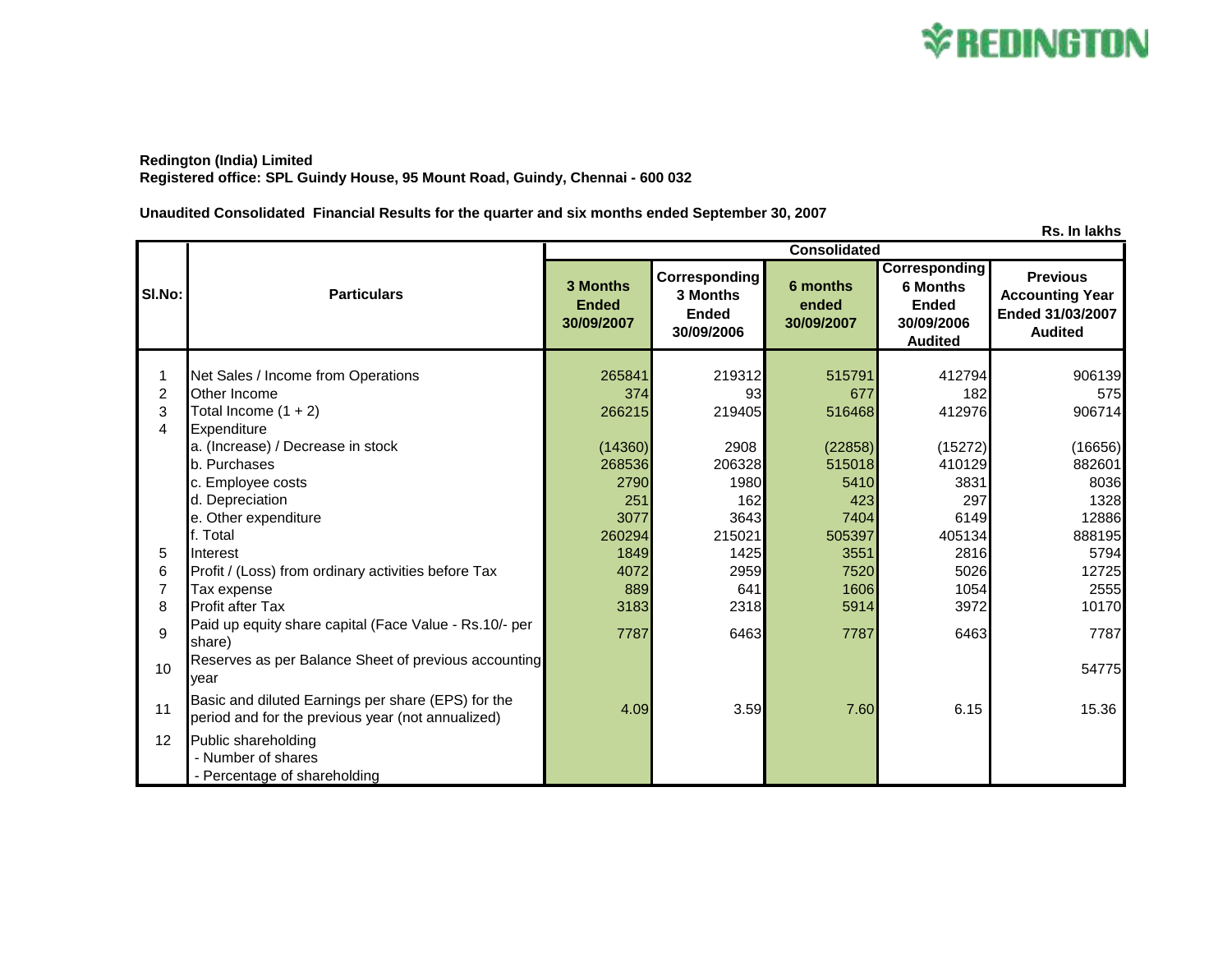

**Unaudited Standalone Financial Results for the quarter and six months ended September 30, 2007**

| Rs. In lakhs   |                                                                                                         |                                        |                                                         |                                 |                                                                                         |                                                                                 |  |  |
|----------------|---------------------------------------------------------------------------------------------------------|----------------------------------------|---------------------------------------------------------|---------------------------------|-----------------------------------------------------------------------------------------|---------------------------------------------------------------------------------|--|--|
|                | <b>Particulars</b>                                                                                      | <b>Standalone</b>                      |                                                         |                                 |                                                                                         |                                                                                 |  |  |
| SI.No:         |                                                                                                         | 3 Months<br><b>Ended</b><br>30/09/2007 | Corresponding<br>3 Months<br><b>Ended</b><br>30/09/2006 | 6 months<br>ended<br>30/09/2007 | <b>Corresponding</b><br><b>6 Months</b><br><b>Ended</b><br>30/09/2006<br><b>Audited</b> | <b>Previous</b><br><b>Accounting Year</b><br>Ended 31/03/2007<br><b>Audited</b> |  |  |
|                |                                                                                                         |                                        |                                                         |                                 |                                                                                         |                                                                                 |  |  |
|                | Net Sales / Income from Operations                                                                      | 146371                                 | 119940                                                  | 275972                          | 215402                                                                                  | 471257                                                                          |  |  |
| $\overline{2}$ | Other Income                                                                                            | 259                                    | 124                                                     | 528                             | 192                                                                                     | 496                                                                             |  |  |
| 3              | Total Income $(1 + 2)$                                                                                  | 146630                                 | 120064                                                  | 276500                          | 215594                                                                                  | 471753                                                                          |  |  |
| 4              | Expenditure                                                                                             |                                        |                                                         |                                 |                                                                                         |                                                                                 |  |  |
|                | a. (Increase) / Decrease in stock<br>b. Purchases                                                       | (6959)<br>146443                       | (10559)                                                 | (7960)                          | (15011)                                                                                 | (11623)                                                                         |  |  |
|                |                                                                                                         | 1442                                   | 125640<br>977                                           | 270866                          | 221557                                                                                  | 462824<br>4046                                                                  |  |  |
|                | c. Employee costs<br>d. Depreciation                                                                    | 91                                     | 93 <sub>l</sub>                                         | 2930<br>184                     | 1928<br>169                                                                             | 349                                                                             |  |  |
|                | e. Other expenditure                                                                                    | 2237                                   | 1285                                                    | 4199                            | 2523                                                                                    | 6330                                                                            |  |  |
|                | f. Total                                                                                                | 143254                                 | 117436                                                  | 270219                          | 211166                                                                                  | 461926                                                                          |  |  |
| 5              | Interest                                                                                                | 1001                                   | 866                                                     | 2057                            | 1622                                                                                    | 3264                                                                            |  |  |
| 6              | Profit / (Loss) from ordinary activities before Tax                                                     | 2375                                   | 1762                                                    | 4224                            | 2806                                                                                    | 6563                                                                            |  |  |
| 7              | Tax expense                                                                                             | 836                                    | 600                                                     | 1497                            | 980                                                                                     | 2321                                                                            |  |  |
| 8              | <b>Profit after Tax</b>                                                                                 | 1539                                   | 1162                                                    | 2727                            | 1826                                                                                    | 4242                                                                            |  |  |
| 9              | Paid up equity share capital (Face Value - Rs.10/- per<br>share)                                        | 7787                                   | 6463                                                    | 7787                            | 6463                                                                                    | 7787                                                                            |  |  |
| 10             | Reserves as per Balance Sheet of previous accounting<br>vear                                            |                                        |                                                         |                                 |                                                                                         | 45716                                                                           |  |  |
| 11             | Basic and diluted Earnings per share (EPS) for the<br>period and for the previous year (not annualized) | 1.98                                   | 1.80                                                    | 3.50                            | 2.83                                                                                    | 6.41                                                                            |  |  |
| 12             | Public shareholding                                                                                     |                                        |                                                         |                                 |                                                                                         |                                                                                 |  |  |
|                | - Number of shares                                                                                      |                                        |                                                         | 43964151                        | 30733151                                                                                | 43964151                                                                        |  |  |
|                | - Percentage of shareholding                                                                            |                                        |                                                         | 56%                             | 48%                                                                                     | 56%                                                                             |  |  |